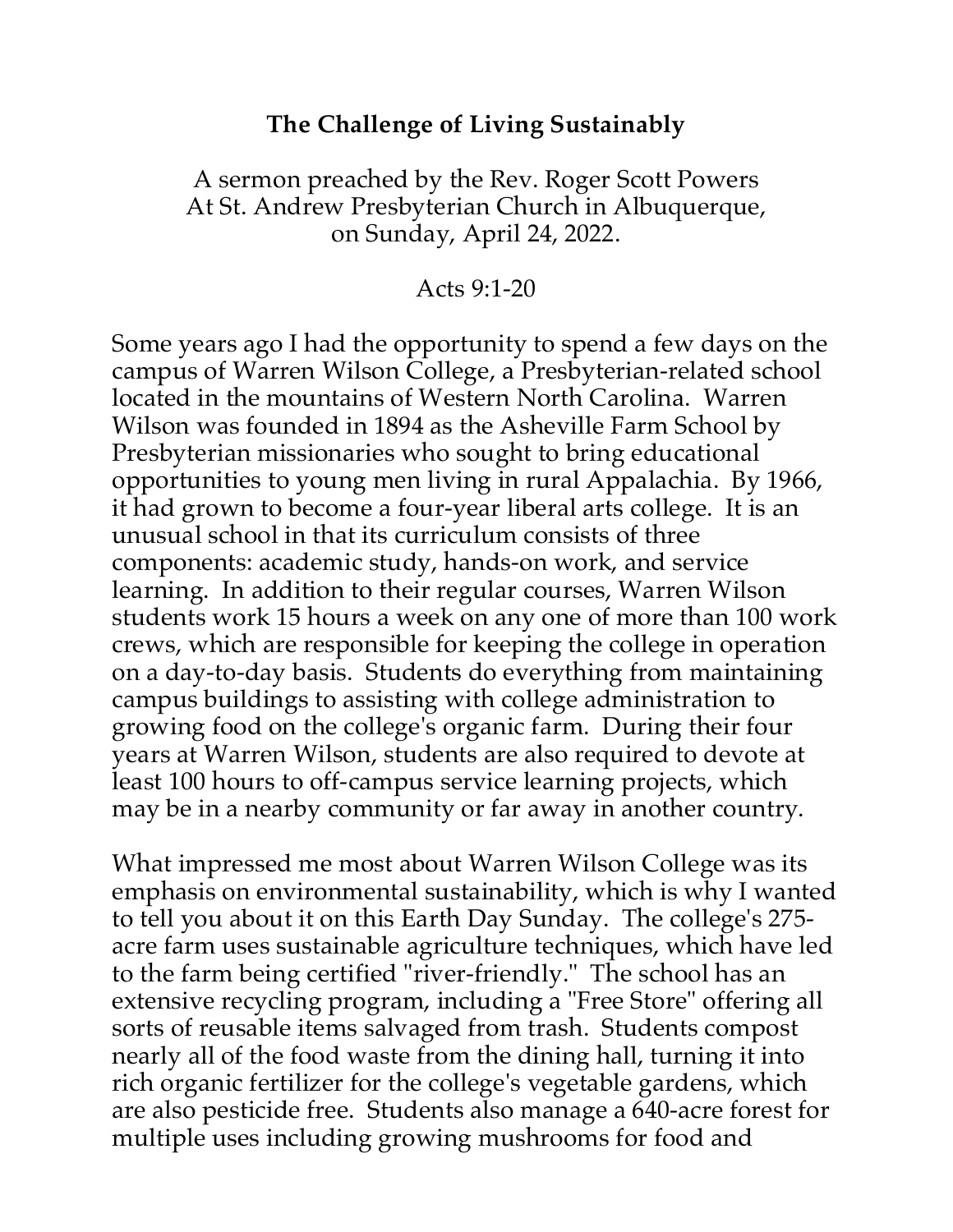harvesting trees for lumber using sustainable logging practices. Some students live in an EcoDorm, a green building constructed largely of recycled materials, and which uses solar energy, recycled rainwater, and composting toilets in its operation. Warren Wilson also boasts one of the first buildings on a college or university campus to achieve Gold Certification under the Leadership in Energy and Environmental Design (LEED) rating system. The Orr Cottage, which houses the college admissions office, was built by Warren Wilson students using stone from nearby mountains and wood from the college's forest. It uses 50% less energy than a conventional building of the same size. Given this focus on environmental sustainability, you probably won't be surprised to hear that one quarter of the 800 students at Warren Wilson College are environmental studies majors.

It was exciting to spend a few days at Warren Wilson College and to see all the things that can be done to better care for the earth, to lessen our impact on the earth's fragile ecosystem and its limited natural resources. I came away inspired, with a renewed commitment to go home and try my hand again at growing an organic vegetable garden, which I did then and continue to do today, albeit on a very small scale.

It also got me thinking about how I live my life and to what extent my lifestyle is environmentally sustainable or unsustainable. What would it take, I wondered, for me to live in a way that was truly environmentally sustainable? What would I have to change about my lifestyle such that the earth could sustain everyone in the world at my new standard of living?

To help me answer these questions I found a number of tools on the internet -- quizzes and calculators to use to determine one's ecological footprint and/or carbon footprint. The Ecological Footprint Calculator asks 15 questions. Based on your answers, it estimates how much of the earth's resources are required to support your lifestyle. It also lets you compare your Ecological Footprint with that of others and with the total resources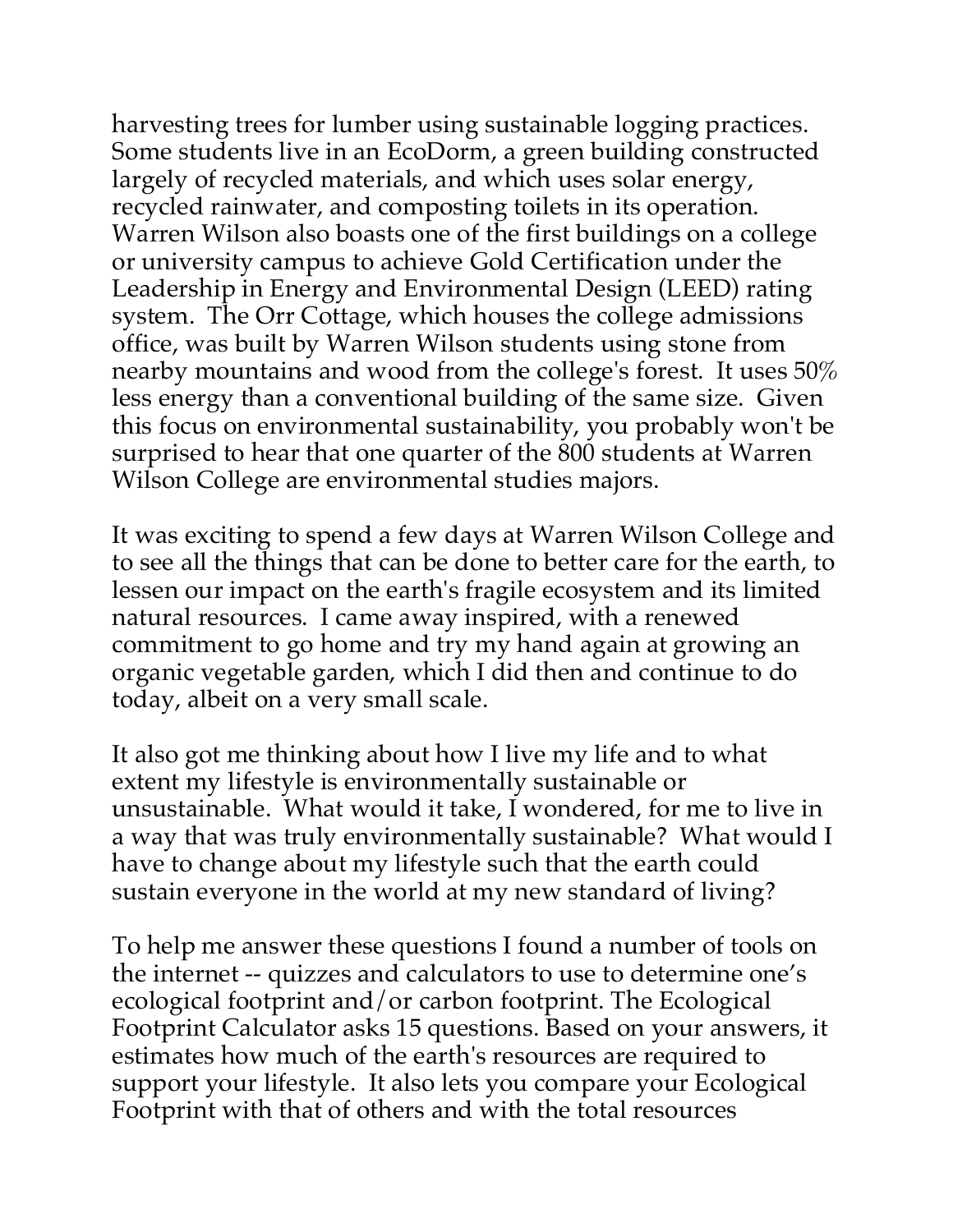available on the planet. I took the quiz, answering the questions as honestly as I could.

# *How often do you eat animal based products?*

Often, I answered. I probably eat meat or fish two or three times a week. I eat cheese, and I put milk on my cereal and in my tea.

*How much of the food that you eat is unprocessed, unpackaged, or locally grown?* 

Not much of it. I said 30%, but that's probably wishful thinking on my part. A lot of the food I eat comes in a box or a can or from the frozen food section. And while the fresh fruits and vegetables I eat aren't processed or packaged, most of them have been transported from other states or other countries.

*Which housing type best describes your home?*  Free standing house with running water.

*What material is your house constructed with?* Some adobe, but mostly wood.

*How many people live in your household?*  Two.

*What is the size of your home?*  At 2100 square feet, the calculator considered it "large."

*Do you have electricity in your home?*  Yes

*How energy efficient is your home?* Above average, I said. It is insulated and has efficient lighting and appliances.

*What percentage of your home's electricity comes from renewable sources?*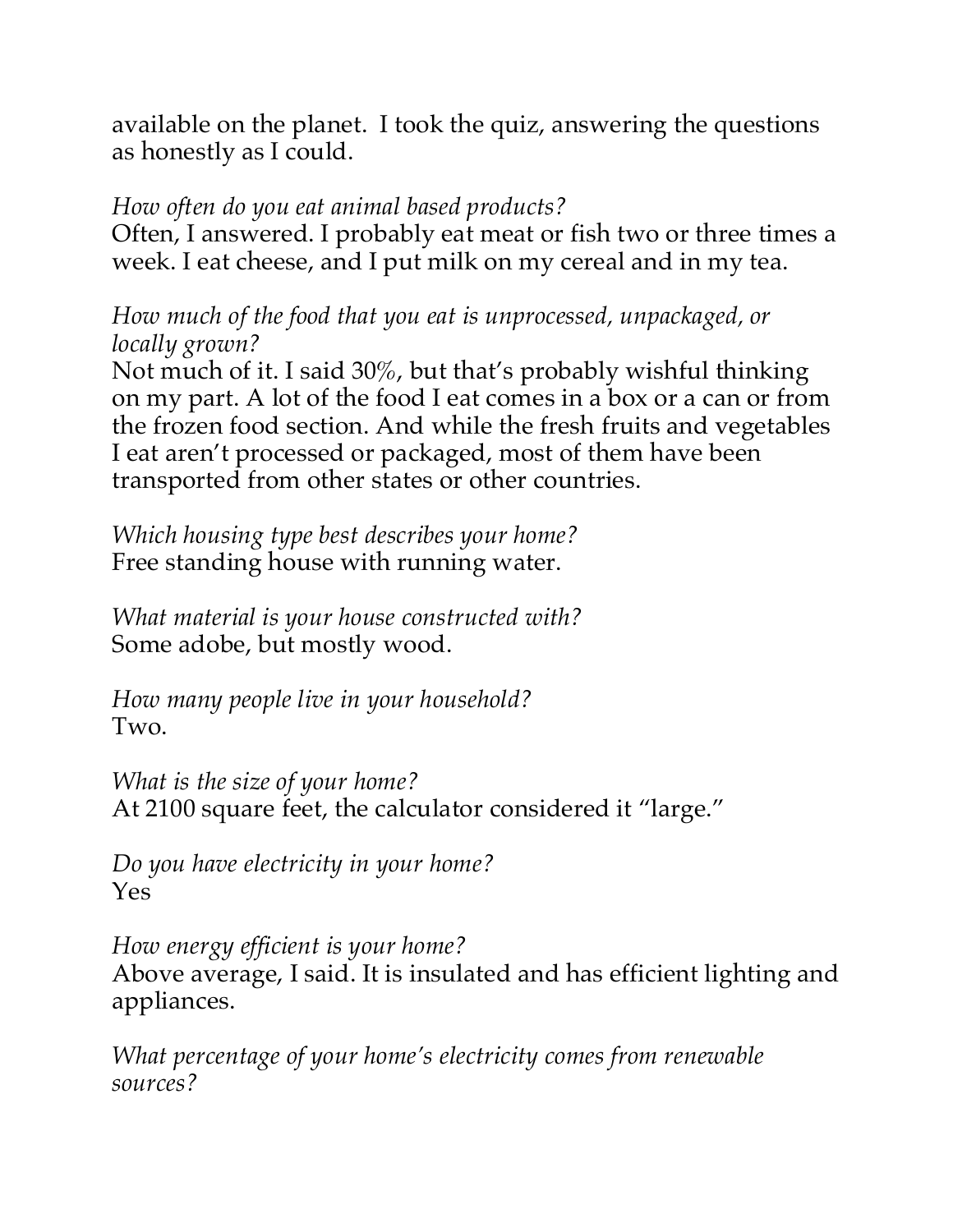I wasn't sure about this, so I put down 20%, the percentage of electricity that PNM is supposed to generate from renewable resources according to the state.

*Compared to your neighbors, how much trash do you generate?* Less, I thought.

*How far do you travel by car or motorcycle each week?* Averaged over a year, I put about 200 miles a week on my car.

*What is the average fuel economy of the vehicles you use most often?* My Honda Fit gets about 32 miles per gallon.

*When you travel by car, how often do you carpool?* Infrequently. Only when Susan and I are driving somewhere together.

*On average, how far do you travel on public transportation each week?*  Not far. I rarely take a train or bus.

#### *How many hours do you fly each year?*

This past year I spent 28 hours in the air to complete one roundtrip to the East Coast and one roundtrip to Hawaii.

End of quiz. The result? My current lifestyle requires 9.3 global hectares of biologically productive land area. That's a little more than the average Ecological Footprint in the United States, which is 8 global hectares per person. But worldwide, there exist only 1.7 biologically productive hectares per person. That means that if everyone lived like I do, we would need 5.7 earths to sustain everyone. Bottom line? My current lifestyle is very far from being environmentally sustainable. Putting out my recycling every week and replacing incandescent light bulbs with CFLs and LEDs may be helpful, but it's small potatoes compared to the drastic changes that are needed.

What could I do to reduce my ecological footprint? I began changing my answers to the quiz to see what would happen.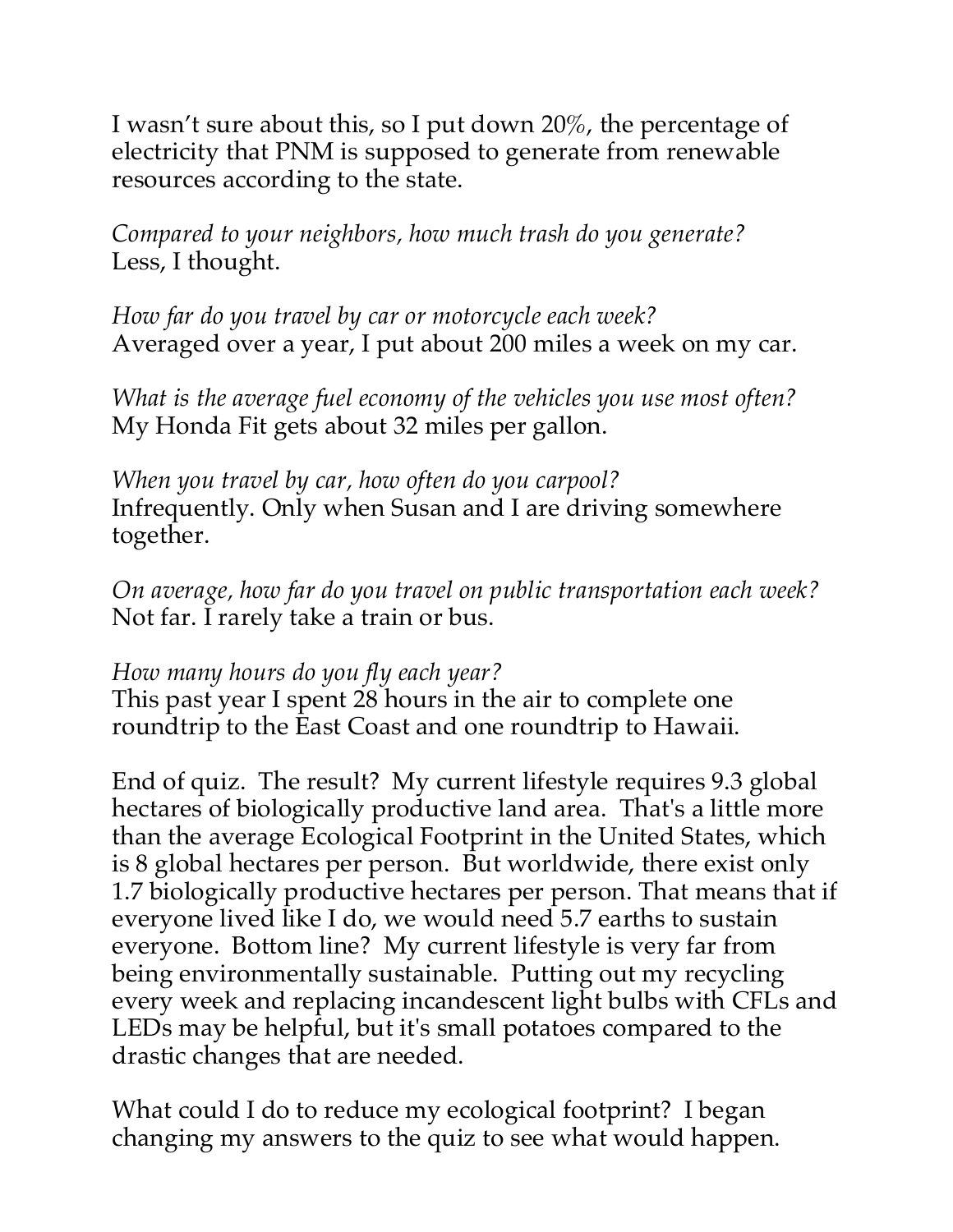What if I gave up my car and bought a motorbike with which to get around, carpooling with others only when absolutely necessary? That would reduce the size of my footprint by 20%, but it would still require 4.5 earths to sustain everyone at that lifestyle. What if I shifted to a vegan diet, eating no more meat or dairy products, as I know some of you have done? That would reduce my footprint a little more. What if I followed a friend's example, and not only gave up my car, but used a bicycle to get around instead of a motorbike? Together, those changes would bring my ecological footprint down to 5.6 global hectares. But if everyone lived like that, we would still need the resources of 3.3 earths!

What would I have to do to reduce my ecological footprint to the point that our one earth could sustain everyone at the same level? I would have to become a vegan vegetarian and eat only locally grown foods with little or no processing or packaging. I would have to move into a green-design building incorporating energy conservation measures with less than 1000 square feet of living area. And I would have to travel exclusively by foot or bicycle. No cars, no motorbikes, no buses, trains, or planes. To us, that may sound like an awfully Spartan way to live, but for many people in the world it would be a vast improvement over their current circumstances. In this scenario, I would still have a decent home in which to live, with clean, running water, electricity available 24 hours a day, and enough food to eat. That's more than many people have. But having grown up in an upper middle class family in the United States, it feels like an impossibly difficult lifestyle change to make.

It's distressing to me. I consider myself to be very much aware of the environmental issues facing the world today. I am genuinely concerned about them. And I claim that environmental values are important to me. But I am forced to admit that there is a huge disconnect between the values I espouse and the consumer lifestyle I enjoy. And if that's true of me, what about the millions of people who don't even claim to care about the environment? What will it take to wake us all up, to change our way of thinking,